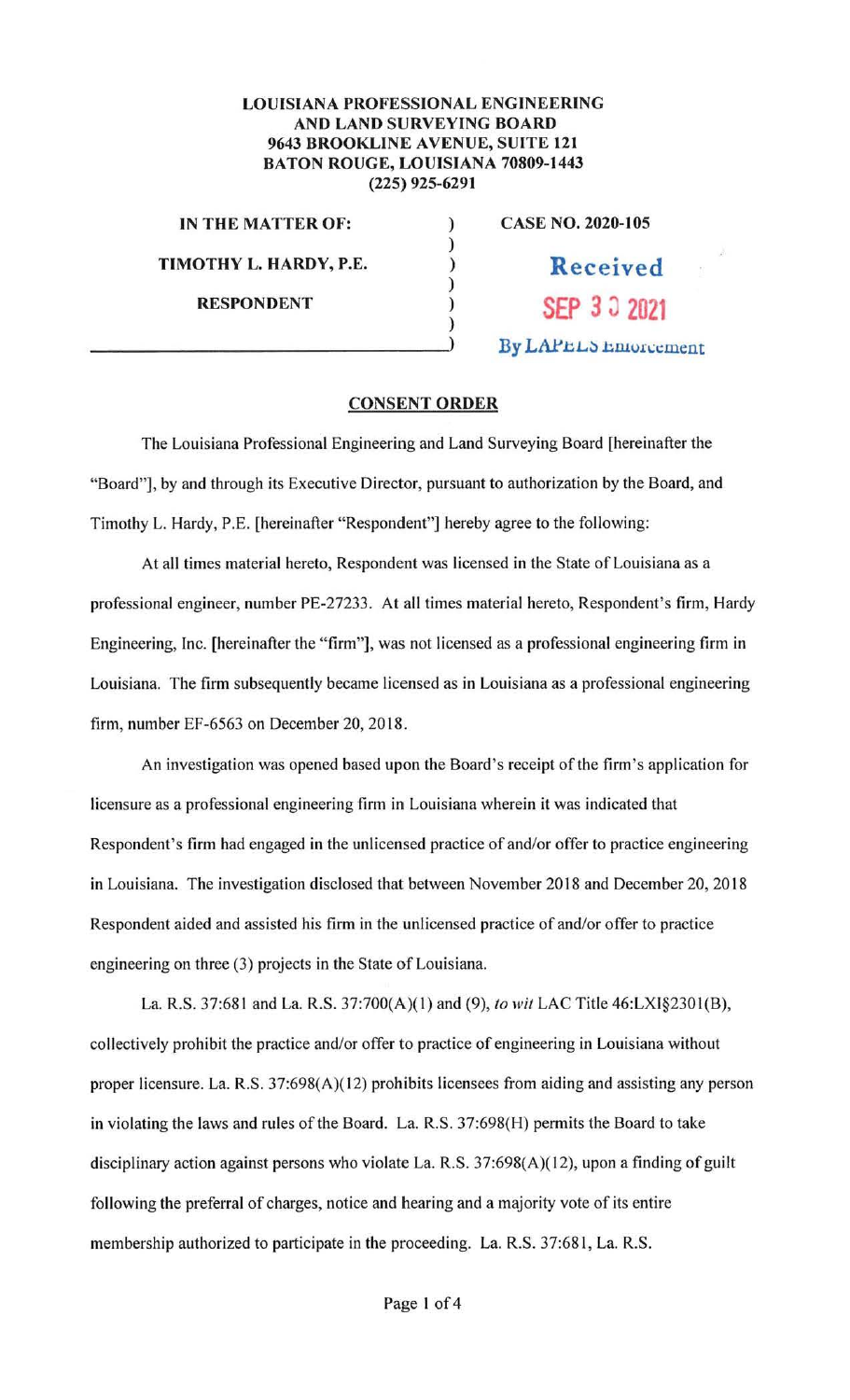37:698(A)(l2), La. R.S. 37:700(A)(l) and (9), La. R.S. 37:698(H) and LAC Title 46:LXI§230I(B) were in effect at all times material hereto.

It is undisputed that (a} at all times material hereto, Respondent was licensed as an engineer in Louisiana and was the director, president and officer of the firm, (b) the firm was not licensed as a professional engineering firm in State of Louisiana, and (c) between November 2017 and December 20, 2018 Respondent aided and assisted the firm in the unlicensed practice of engineering on three (3) projects in Louisiana.

By letter dated August 26, 2021 the Board gave notice to Respondent that it was considering the preferral of charges against Respondent on the grounds that Respondent may have violated La. R.S. 37:698(A)(12), relative to aiding and assisting his firm in the practice of engineering in Louisiana and the use of the words "engineer", "engineering" and modifications or derivatives thereof in Louisiana without proper licensure.

Wishing to dispense with the need for further disciplinary action and to conclude the instant proceeding without further delay and expense, for the purpose of this proceeding only, Respondent and the Board do hereby enter into this Consent Order, in which Respondent of his own free will consents to the issuance of a Consent Order by the Board, wherein Respondent agrees to **(a)** pay a fine of Five Hundred and No/100 (\$500.00) Dollars, **(b)** pay administrative costs of Two Hundred Eleven and 28/100 (\$211.28) Dollars, ( **c)** successfully complete the Board's online Louisiana Laws and Rules Quiz with a score of 90% or higher, **(d)** successfully complete the Board's online Louisiana Professionalism and Ethics Quiz with a score of 90% or higher, and (e) the publication of this Consent Order on the Board's website and a summary of this matter in the Board's official journal, the *Louisiana Engineer and Surveyor Journal,* and the reporting of this matter to the National Council of Examiners for Engineering and Surveying (NCEES), identifying Respondent by name.

Respondent admits that his conduct as set forth above constitutes violations of the above referenced laws and/or rules as stated herein. Respondent acknowledges awareness of said laws and/or rules and states that he will comply with all applicable laws and rules henceforth. Respondent has been advised of his right to informal conference, to be represented by counsel before the Board and/or to appear at any hearing personally or by counsel and present witnesses and evidence in his own behalf, he hereby waives this right and his right to appeal, and he states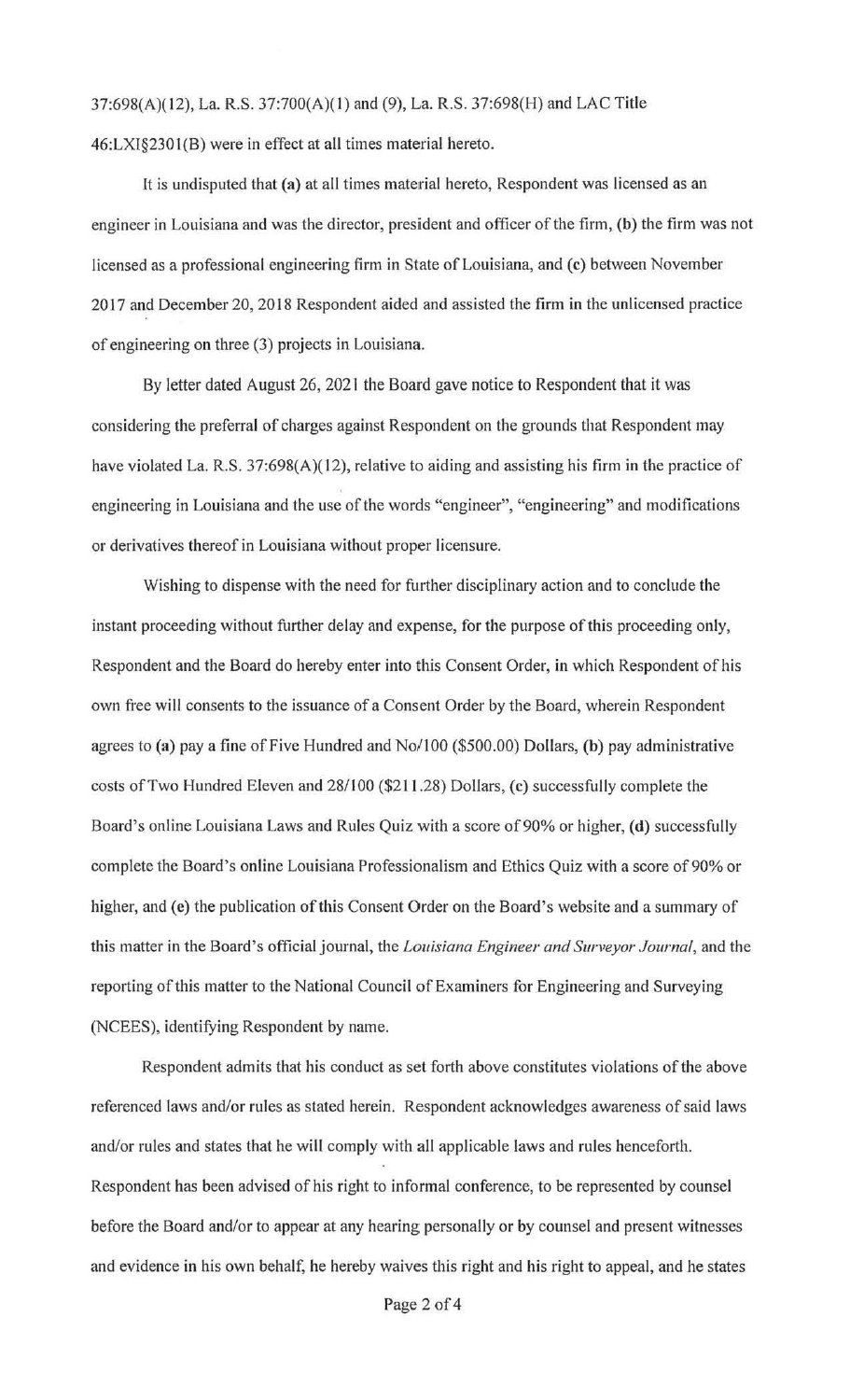affirmatively that he has been afforded all administrative remedies due him under the law. Respondent further acknowledges awareness of the fact that the signed original of this Consent Order will remain in the custody of the Board as a public record and will be made available for public inspection and copying upon request.

Therefore, in consideration of the foregoing and by signing this Consent Order, Respondent does hereby waive his right to informal conference, to a hearing before the Board, to the presenting of evidence and witnesses on his behalf, to Findings of Fact and Conclusions of Law in this case, and to judicial review of this Consent Order.

Respondent hereby represents that (a) he fully understands the meaning and intent of this Consent Order, including but not limited to its final and binding effect, **(b)** he has voluntarily entered into this Consent Order and that no other promise or agreement of any kind has been made to or with it by any person whatsoever to cause the execution of this instrument and (c) the sanctions set forth in this Consent Order do not prevent the Board from taking further disciplinary or enforcement action against Respondent on matters not specifically addressed in this Consent Order.

WHEREFORE, the Louisiana Professional Engineering and Land Surveying Board and Respondent agree that:

1. Respondent shall pay a fine of Five Hundred and No/100 (\$500.00) Dollars, which shall be tendered to the Board by certified check payable to the Board, due upon the signing of this Consent Order; and

2. Respondent shall pay administrative costs of Two Hundred Eleven and 28/100 (\$211.28) Dollars, which shall be tendered to the Board by certified check payable to the Board, due upon the signing of this Consent Order; and

3. Respondent shall successfully complete the Board's online Louisiana Laws and Rules Quiz with a score of 90% or higher and return it to the Board within sixty (60) days of the effective date of this Consent Order; and

4. Respondent shall successfully complete the Board's online Louisiana Professionalism and Ethics Quiz with a score of 90% or higher and return it to the Board within sixty (60) days of the effective date of this Consent Order; and